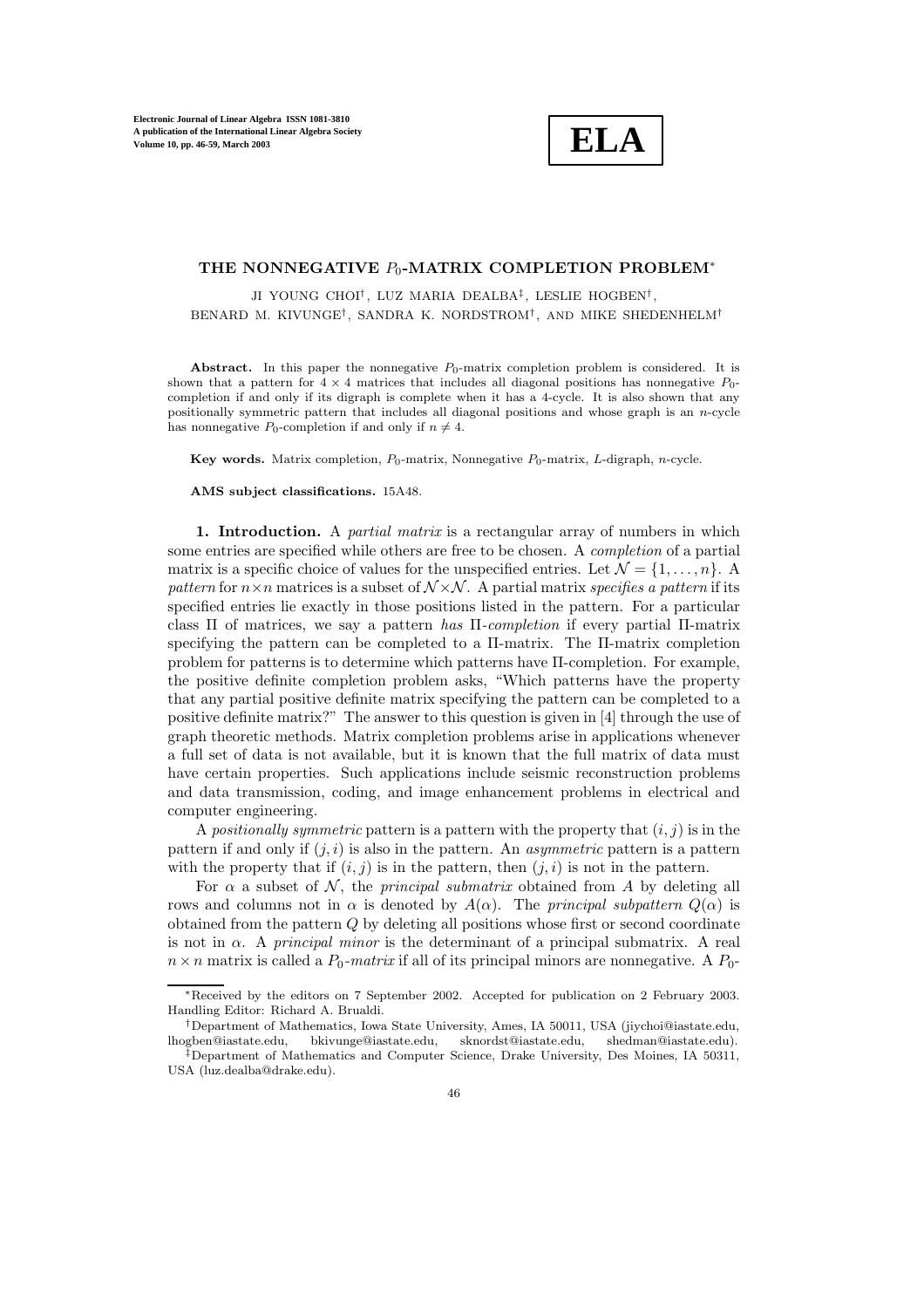**ELA**

## Nonnegative  $P_0$  Completion Problem  $47$

matrix is called a  $P_{0,1}$ *-matrix* if all diagonal entries are nonzero. A *partial*  $P_0$ *-matrix*  $(P_{0,1}-matrix)$  is a partial matrix in which all fully specified principal submatrices are  $P_0$ -matrices ( $P_{0,1}$ -matrices). A *nonnegative*  $P_0$ -matrix (*nonnegative*  $P_{0,1}$ -matrix) is a  $P_0$ -matrix ( $P_{0,1}$ -matrix) whose entries are nonnegative. A *partial nonnegative*  $P_0$ *matrix* (*partial nonnegative*  $P_{0,1}$ *-matrix*) is a partial  $P_0$ -matrix ( $P_{0,1}$ -matrix) whose specified entries are nonnegative.

The following properties of nonnegative  $P_0$ -matrices will be used: A nonnegative block triangular matrix, all of whose diagonal blocks are nonnegative  $P_0$ -matrices, is a nonnegative  $P_0$ -matrix. If A is a nonnegative  $P_0$ -matrix and D is a positive diagonal matrix, then DA and  $D^{-1}AD$  are both nonnegative  $P_0$ -matrices. If A is a nonnegative  $P_0$ -matrix and  $P_\pi$  is a permutation matrix, then  $P_\pi^{-1}AP_\pi$  is a nonnegative  $P_0$ -matrix.

In many situations we need to permute the entries of a partial matrix. We do this by defining a permutation of a pattern: If  $Q$  is a pattern for  $n \times n$  matrices and  $\pi$  is a permutation of N, then  $\pi(Q) = {\pi(i), \pi(j) : (i, j) \in Q}$ . For a partial matrix A specifying Q, define the partial matrix  $\pi(A)$  specifying  $\pi(Q)$  by  $\pi(A)_{\pi(i)\pi(j)} = A_{ij}$ for  $(i, j) \in Q$ . Note that for a fully specified matrix  $A, \pi(A) = P_{\pi}^{-1} A P_{\pi}$  with  $P_{\pi} = [e_{\pi(1)}, \ldots, e_{\pi(n)}]^T$ . In completion problems we permute the entries of a given partial matrix A to obtain  $\pi(A)$ , complete  $\pi(A)$  to  $\widehat{\pi(A)}$ , and use  $\pi^{-1}(\widehat{\pi(A)})$  to complete A.

Throughout the paper we will denote the entries of a partial matrix as follows:  $d_i$  denotes a specified diagonal entry,  $a_{ij}$  a specified off-diagonal entry, and  $x_{ij}$  and unspecified entry,  $1 \leq i, j \leq n$ . In addition,  $c_{ij}$  may be used to denote the value assigned to the unspecified entry  $x_{ij}$  during the process of completing a partial matrix.

The next result is known [6]. We include the proof here, because the explicit values chosen in this proof will be used in subsequent proofs.

Lemma 1.1. *A pattern for* <sup>3</sup> <sup>×</sup> <sup>3</sup> *matrices that includes all diagonal positions has nonnegative*  $P_0$ -completion.

*Proof*. Let

$$
A = \left[ \begin{array}{ccc} d_1 & a_{12} & x_{13} \\ a_{21} & d_2 & a_{23} \\ a_{31} & a_{32} & d_3 \end{array} \right]
$$

be a partial nonnegative  $P_0$ -matrix and let Q be the pattern A specifies. We will look at two cases: 1) If  $a_{12}a_{21} = 0$ ,  $a_{23}a_{32} = 0$  or  $a_{12}a_{23}a_{31} \ge d_1d_2d_3$ , set  $x_{13} = 0$ to complete A. 2) If  $a_{12} > 0$ ,  $a_{21} > 0$ ,  $a_{23} > 0$ ,  $a_{32} > 0$ , and  $a_{12}a_{23}a_{31} < d_1d_2d_3$ , set  $x_{13} = \frac{a_{12}a_{23}}{d_2}$  to complete A. In both cases, this completes A to a nonnegative  $P_0$ -matrix. Thus, the pattern Q that A specifies has nonnegative  $P_0$ -completion.

This implies that any pattern R for a  $3\times 3$  matrix with one unspecified off-diagonal entry has nonnegative  $P_0$ -completion, since any partial matrix specifying R can be transformed via a permutation matrix in order to specify the above pattern Q. Also, any matrix with more than one unspecified off-diagonal entry can be completed by first setting all except one unspecified off-diagonal entry to zero and then completing the resulting matrix as shown above.  $\Box$ 

A *digraph*  $G = (V_G, E_G)$  is a finite set  $V_G$  of positive integers, whose members are called *vertices*, and a set  $E_G$  of ordered pairs  $(v, u)$  of distinct vertices, called *arcs*.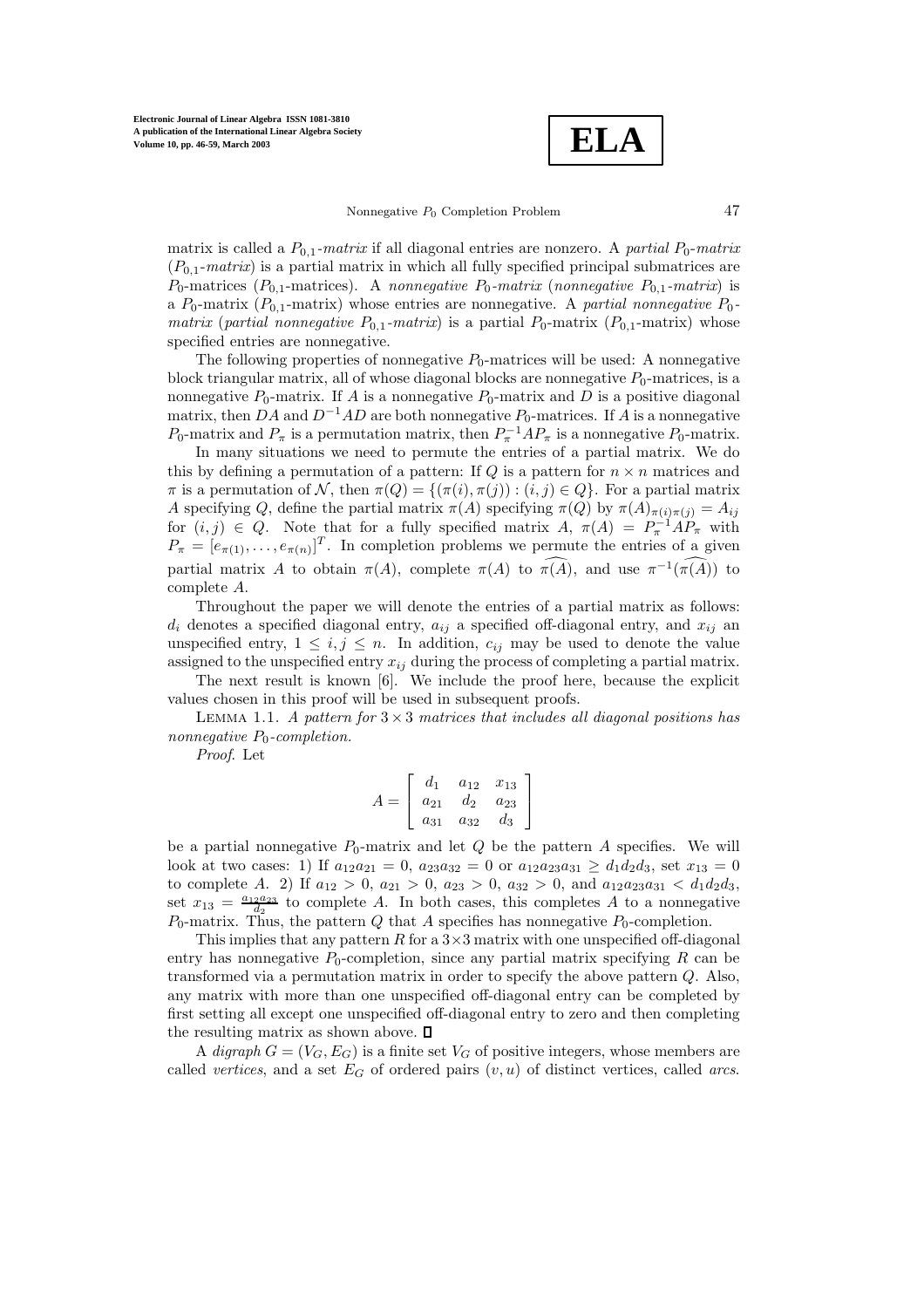

In the arc  $(v, u)$ , v is the *tail* and u is the *head*. The *indegree*  $d^-(u)$  of vertex u is the number of arcs with head u. The *outdegree*  $d^+(v)$  of vertex v is the number of arcs with tail v. The *order* of G is the number of vertices of G. A *subdigraph* of the digraph  $G = (V_G, E_G)$  is a digraph  $H = (V_H, E_H)$ , where  $V_H$  is a subset of  $V_G$  and  $E_H$  is a subset of  $E_G$  (note that  $(v, u) \in E_H$  requires  $v, u \in V_H$ , since H is a digraph). If W is a subset of  $V_G$ , the *subdigraph induced by*  $W, \langle W \rangle$ , is the digraph  $(W, E_W)$ with  $E_W$  the set of all arcs of G between the vertices in W. A subdigraph induced by a subset of vertices is also called an *induced subdigraph*.

For a pattern  $Q$  for  $n \times n$  matrices that contains all diagonal positions, the *digraph* of  $Q$  (*pattern-digraph*) is the digraph having vertex set  $N$  and, as arcs, the ordered pairs  $(i, j) \in Q$  where  $i \neq j$ . A partial matrix that specifies a pattern is also referred to as specifying the digraph of the pattern. Note that the use of a permutation on a pattern or partial matrix corresponds to renumbering the vertices of the patterndigraph that the matrix specifies. Since nonnegative  $P_0$ -matrices are closed under permutation similarity, we are free to renumber digraph vertices as convenient.

When all diagonal entries in a matrix are nonzero or all diagonal positions are present in a pattern, digraphs can be used to study matrices (nonzero digraphs) and patterns (pattern-digraphs). When diagonal positions are omitted or diagonal entries of a matrix can be zero, it is sometimes necessary to use mardigraphs (cf. [6]) or digraphs that include loops (L-digraphs, defined below, cf. [8, Definition 6.2.11] and [1, p. 53]). In this paper we study only patterns that include all diagonal positions, so we use pattern-digraphs, but we will use  $L$ -digraphs to study matrices, since it is necessary to distinguish between zero and nonzero diagonal entries, both of which occur. Note that the term "digraph" is sometimes used to describe what is here called an L-digraph. We use our teminology because we need to distinguish L-digraphs from what we call digraphs.

An  $L$ -*digraph* is a digraph that is allowed to have loops, i.e., arcs  $(v, v)$ . The terms *indegree, outdegree, order, sub-*L*-digraph*, and *induced sub-*L*-digraph* are defined analogously to the corresponding terms for digraphs. For an  $L$ -digraph  $G$ , let  $\text{Sub}(G)$ denote the set of all sub-L-digraphs of G. The L-digraph  $G = (V_G, E_G)$  is *isomorphic* to the L-digraph  $H = (V_H, E_H)$  if there is a one-to-one map  $\phi$  from  $V_G$  onto  $V_H$  and  $(v, w) \in E_G$  if and only if  $(\phi(v), \phi(w)) \in E_H$ .

Let A be a (fully specified)  $n \times n$  matrix. The *nonzero-L-digraph* of A is the Ldigraph having vertex set N and, as arcs, the ordered pairs  $(i, j)$  where  $a_{ij} \neq 0$ . If G is the nonzero- $L$ -digraph of  $A$ , then the nonzero- $L$ -digraph of the principal submatrix  $A(\alpha)$  is isomorphic to  $\langle \alpha \rangle$ . We may abuse the notation and refer to  $\langle \alpha \rangle$  as the nonzero-L-digraph of  $A(\alpha)$ .

We use the term (L-)digraph to mean digraph or L-digraph. A *path* (respectively, *semipath*) in the (L-)digraph  $G = (V_G, E_G)$  is a sequence of vertices  $v_1, v_2, \ldots, v_{k-1}, v_k$ in  $V_G$  such that for  $i = 1, \ldots, k - 1$ , the arc  $(v_i, v_{i+1}) \in E_G$  (respectively,  $(v_i, v_{i+1}) \in$  $E_G$  or  $(v_{i+1}, v_i) \in E_G$  and all vertices are distinct except possibly  $v_1 = v_k$ . Clearly, a path is a semipath, although the converse is false. The length of the (semi)path  $v_1, v_2, \ldots, v_{k-1}, v_k$  is  $k-1$ . A *cycle* is a path in which  $v_1 = v_k$ . A cycle is *even* or *odd* according as its length is even or odd. A digraph whose vertex set consists of the n vertices  $v_1, \ldots v_n$ , and whose arc set consists of exactly the arcs in the two cycles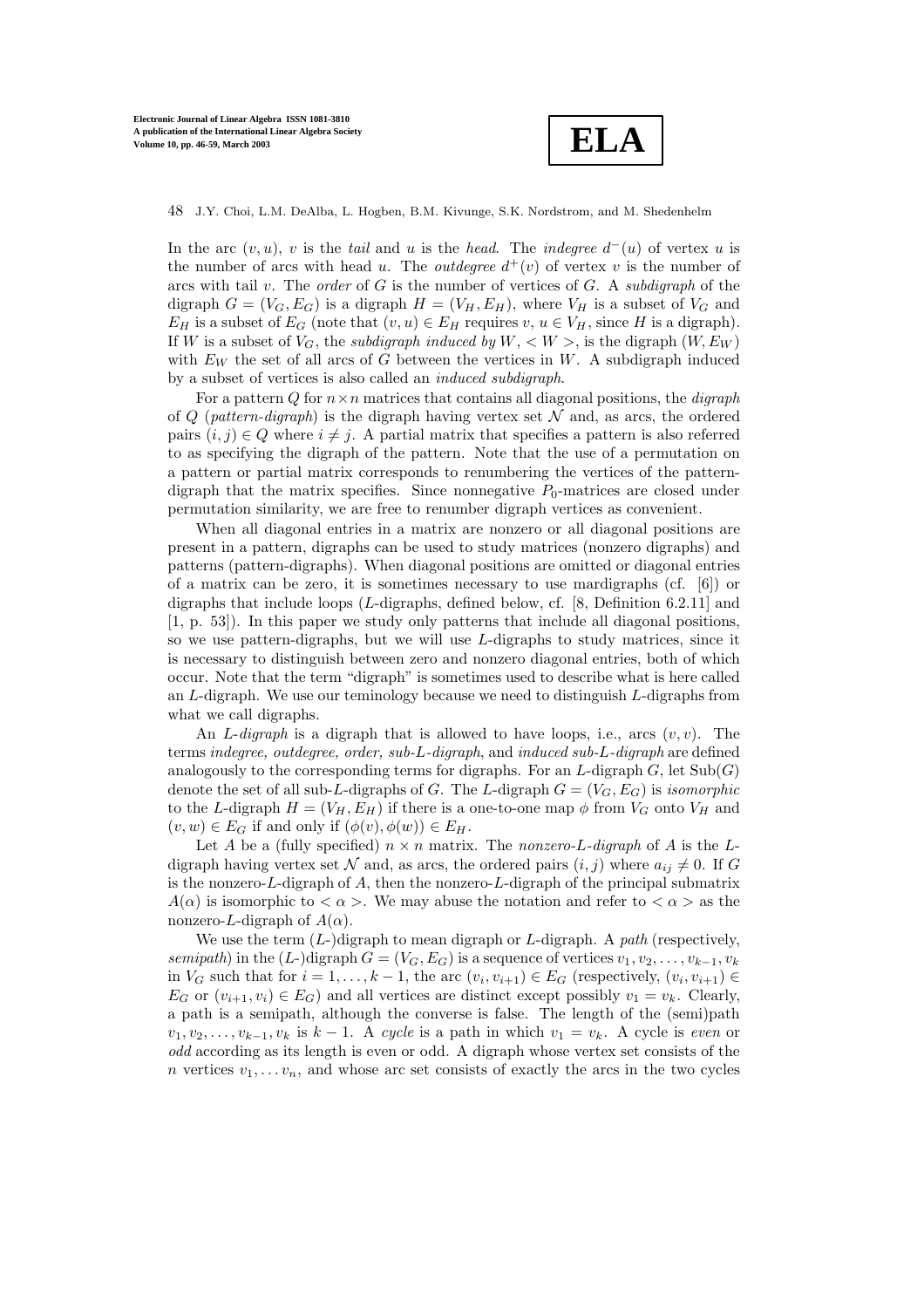**ELA**

Nonnegative  $P_0$  Completion Problem  $49$ 

 $v_1, v_2, \ldots, v_n, v_1$  and  $v_n, v_{n-1}, \ldots, v_1, v_n$  is a *symmetric* n-cycle. Two distinct vertices v and w are *connected* if there is a semipath  $v = v_1, v_2, \dots, v_k = w$ . Any vertex v is connected to itself, whether or not the loop  $(v, v)$  is in  $E_G$ . The relationship of being connected is an equivalence relation on vertices of  $G$ . A sub- $(L-)$ digraph induced by an equivalence class defined by this relation is called a *component* of G. The (L-)digraph G is *connected* if it has only one component, i.e., if any two vertices of G are connected. An  $(L)$ -digraph is *strongly connected* if for any two vertices v and w there is a path from  $v$  to  $w$ .

An (L-)digraph that contains all possible arcs between its vertices is called *complete*. A complete sub(-L-)digraph is called a *clique*. A *cut-vertex* is a vertex that if removed along with all incidental arcs, causes a component of the  $(L-)$ digraph to be separated into more than one component. If a connected  $(L-)$  digraph does not contain any cut-vertices, the (L-)digraph is *nonseparable*. A *block* is a maximal nonseparable sub(-L-)digraph, and a (L-)digraph where all blocks are cliques is called *block-clique*.

Let  $S_n$  denote the group of permutations of N. Let  $G_\pi$  denote the L-digraph of the permutation matrix  $P_{\pi}$  for some  $\pi \in S_n$ ;  $G_{\pi}$  is called a *permutation L-digraph* (cf.  $[1, p. 291]$ ).

The following two lemmas are obvious.

LEMMA 1.2. Let A be an  $n \times n$  matrix and let G be its nonzero-L-digraph. Then

$$
\text{Det}A = \sum_{\pi \in S_n : G_{\pi} \in \text{Sub}(G)} (\text{sgn } \pi) a_{1\pi(1)} \cdots a_{n\pi(n)},
$$

*where the sum over the empty set is zero.*

LEMMA 1.3. An L-digraph H is a permutation L-digraph if and only if  $V_H = \mathcal{N}$ *and each component of* H *is a single cycle.*

Corollary 1.4. *A nonnegative matrix whose nonzero* <sup>L</sup>*-digraph contains no even cycles is a*  $P_0$ *-matrix.* 

*Proof.* For every  $\pi \in S_n$  such that  $G_{\pi}$  is a sub-L-digraph of  $G, G_{\pi}$  is composed of disjoint cycles, which by hypothesis must all be of odd length. Thus  $\pi$  is the product of odd cycles and so sgn  $\pi = 1$ . Thus DetA is the sum of positive terms, or zero if there are no permutation L-digraphs in  $G$ . Since any cycle in an induced sub-Ldigraph of G is also a cycle of G, every induced sub-L-digraph  $\langle \alpha \rangle$  inherits the property of containing no even cycles, and hence  $DetA(\alpha)$  is nonnegative.  $\square$ 

References [3, 6, 7] contain some results on nonnegative  $P_1$ - and nonnegative  $P_0$ matrix completion problems. Of particular interest is Lemma 3.5 in [3]: Any partial positive P-matrix, the graph of whose specified entries is an n-cycle can be completed to a positive P-matrix. (For this result all diagonal entries are assumed specified, and "n-cycle" means what we call here a "symmetric n-cycle" because all patterns discussed in [3] are positionally symmetric.) In [6, Theorem 8.4], it is noted that the same method of proof applies to partial nonnegative  $P_{0,1}$ -matrices. In contrast, it is shown in [2] that the analogous statement for  $P_0$ -matrices is true if and only if  $n \neq 4$ . That is, a pattern for  $n \times n$  matrices that includes all diagonal positions whose patterndigraph is a symmetric *n*-cycle has  $P_0$ -completion if and only if  $n \neq 4$ . Note that the cases  $n = 2$  and 3 are trivial, since the pattern includes all positions. The interesting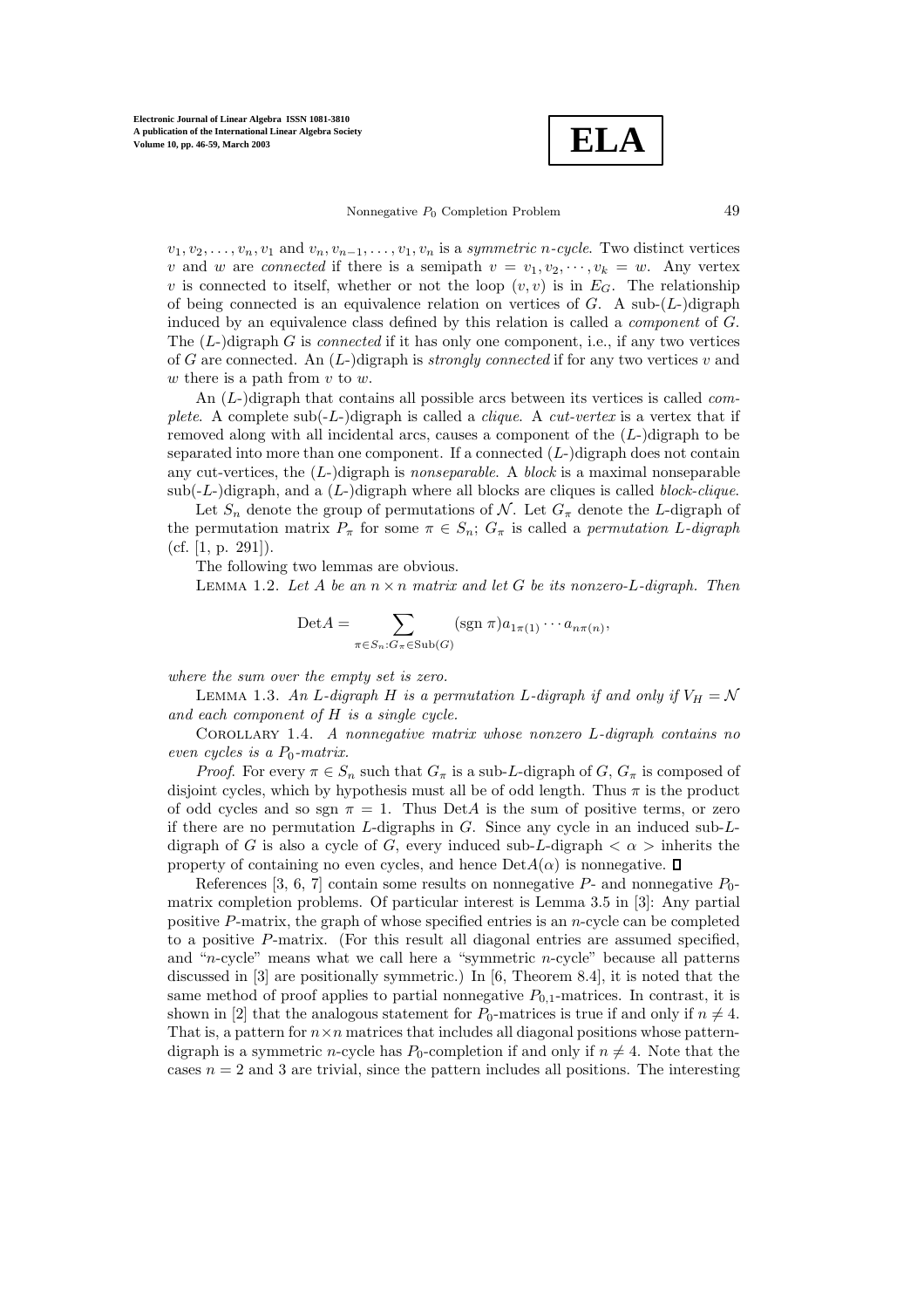

cases are  $n = 4$  (no completion) and  $n \geq 5$  (completion). In Section 3 it is shown that the same situation holds for the nonnegative  $P_0$ -matrix completion problem, that is, a pattern for  $n \times n$  matrices that includes all diagonal positions whose pattern digraph is a symmetric *n*-cycle has nonnegative  $P_0$ -completion if and only if  $n \neq 4$ . Section 2 contains a classification of patterns for  $4\times4$  matrices that include all diagonal positions as either having nonnegative  $P_0$ -completion or not having nonnegative  $P_0$ completion, as [2] provided the analogous classification for  $P_0$ -completion. However, this classification has a more elegant description (cf. Theorem 2.6). In [2], it was established that asymmetric patterns have  $P_0$ -completion. This is not the case for nonnegative  $P_0$ -completion, as Lemma 2.1 makes clear.

**2. Classification of Patterns for** 4 × 4 **Matrices.** In this section we will classify all patterns for  $4 \times 4$  matrices as either having nonnegative  $P_0$ -completion, or not. The patterns discussed here are assumed to include all diagonal positions. The digraphs are numbered following  $[5]$ ; q is the number of edges, n is the diagram number. The classification is broken up into a series of lemmas.

Lemma 2.1. *If the digraph of a pattern* <sup>Q</sup> *contains a* <sup>4</sup>*-cycle* <sup>Γ</sup> *and the subdigraph induced by*  $\Gamma$  *is not a clique, then*  $Q$  *does not have nonnegative*  $P_0$ -completion.

*Proof.* Without loss of generality, assume that  $\Gamma$  is 1, 2, 3, 4, 1. Let A be a partial nonnegative  $P_0$ -matrix specifying  $Q$ , with  $a_{12} = 1$ ,  $a_{23} = 1$ ,  $a_{34} = 1$ ,  $a_{41} = 1$ , and all other specified entries equal to zero. Then every fully specified principal submatrix of  $A$  is triangular, so  $A$  is a partial nonnegative  $P_0$ -matrix. Suppose that  $\widehat{A}$  is a nonnegative  $P_0$ -matrix that completes A, and let  $\widehat{a}_{ij}$  denote the *ij*-entry of  $\widehat{A}$ , whether specified in A or chosen for  $\widehat{A}$ . Since all of the diagonal entries of  $\widehat{A}$ are zero,  $\text{Det}\widehat{A}(\{i,j\}) = -\widehat{a}_{ij}\widehat{a}_{ji}$ . But  $\widehat{a}_{ij} \geq 0$ ,  $\widehat{a}_{ji} \geq 0$ , and  $\text{Det}\widehat{A}(\{i,j\}) \geq 0$ . Therefore,  $\hat{a}_{21} = 0$ ,  $\hat{a}_{32} = 0$ ,  $\hat{a}_{43} = 0$ , and  $\hat{a}_{14} = 0$ . In addition,  $\hat{a}_{13}\hat{a}_{31} = 0$ . Then Det $\hat{A} = -1 + \hat{a}_{13}\hat{a}_{31}\hat{a}_{24}\hat{a}_{42} = -1$ , a contradiction. Thus, A cannot be completed to a nonnegative  $P_0$ -matrix. Therefore,  $\langle \Gamma \rangle$  does not have nonnegative  $P_0$ -completion, so by [6, Lemma 3.1], neither does the pattern  $Q$ .  $\Box$ 

LEMMA 2.2. The patterns for the digraphs listed below have nonnegative  $P_0$ *completion.*

 $q = 0$  $q = 1$  $q = 2$   $n = 1 - 5$  $q = 3$   $n = 1 - 13$  $q = 4$  n = 1 - 15, 17 - 27  $q = 5$  n = 1 – 6, 8 – 31, 33, 34, 36 – 38  $q = 6$  n = 1 - 3, 5, 6, 8 - 21, 23 - 27, 29, 32, 35, 36, 38 - 41, 43, 44, 46 - 48  $q = 7$  n = 1, 3 – 6, 9, 11, 14, 16, 19, 22, 24, 26, 28, 29, 31, 34, 36, 37  $q = 8$   $n = 1, 10, 12, 18, 21, 27$  $q = 9$   $n = 8, 11$  $q = 12$ 

*Proof*. For each of these digraphs, the pattern of every nonseparable strongly connected induced subdigraph has nonnegative  $P_0$ -completion, thus by [6, Theorem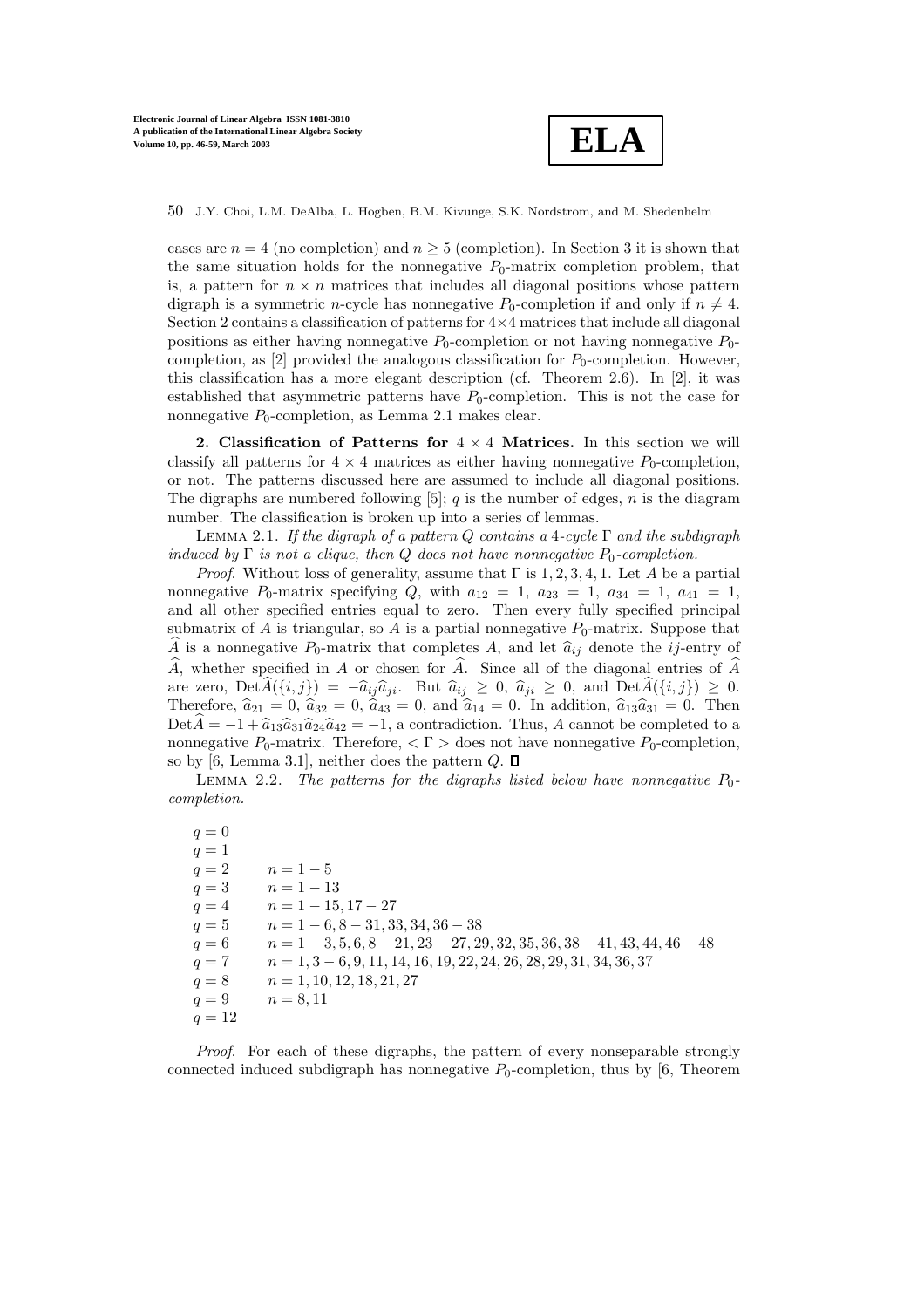

5.8] the patterns of these digraphs have nonnegative  $P_0$ -completion.  $\square$ 

LEMMA 2.3. *The patterns for the digraphs listed below have nonnegative*  $P_0$ *completion.*

$$
q = 5
$$
  $n = 35$   
\n $q = 6$   $n = 28, 30, 31$   
\n $q = 7$   $n = 7$ 

*Proof.* Let A be a partial nonnegative  $P_0$ -matrix specifying any of the patterns of the above digraphs. Then set all unspecified entries of the partial matrix A to zero. It is straightforward to verify by computation that this completion results in a nonnegative  $P_0$ -matrix.  $\Box$ 

LEMMA 2.4. The patterns for the digraphs  $q = 8$ ,  $n = 14$ ;  $q = 8$ ,  $n = 15$ ;  $q = 7$ ,  $n = 15$ *;*  $q = 7$ *,*  $n = 17$ *;*  $q = 7$ *,*  $n = 21$ *;* and  $q = 7$ *,*  $n = 23$  *all have nonnegative* P0*-completion.*



FIG. 2.1. *Digraphs having*  $P_0$ -completion.

*Proof*. Let

$$
A = \begin{bmatrix} d_1 & a_{12} & x_{13} & a_{14} \\ a_{21} & d_2 & a_{23} & a_{24} \\ x_{31} & a_{32} & d_3 & a_{34} \\ x_{41} & a_{42} & x_{43} & d_4 \end{bmatrix}
$$

be a partial nonnegative  $P_0$ -matrix specifying the pattern of the digraph  $q = 8$ ,  $n = 14$ with the vertices labeled as in Figure 2.1.

We will consider two cases: 1)  $a_{12}a_{21} = 0$  or  $a_{23}a_{32} = 0$  or  $a_{24}a_{42} = 0$ , and 2)  $a_{12}, a_{21}, a_{23}, a_{32}, a_{24}$ , and  $a_{42}$  are all nonzero. Notice that the submatrices  $A(\{1,2\}),$  $A({2,3})$ , and  $A({2,4})$  are fully specified, and thus their determinants are given to be nonnegative in all cases.

*Case 1*:  $a_{12}a_{21} = 0$  or  $a_{23}a_{32} = 0$  or  $a_{24}a_{42} = 0$ . We prove the case  $a_{12}a_{21} = 0$ ; the other two cases are similar. Consider the two subcases: i)  $a_{12} = 0$  and ii)  $a_{21} = 0$ . For both subcases set  $x_{31} = 0$ ,  $x_{41} = 0$ , and  $x_{13} = 0$ . Next, complete the submatrix  $A({2, 3, 4})$  to a nonnegative  $P_0$ -matrix by using Lemma 1.1. This will determine  $x_{43}$ , and we will say  $x_{43} = c_{43}$ . Thus A is completed to A.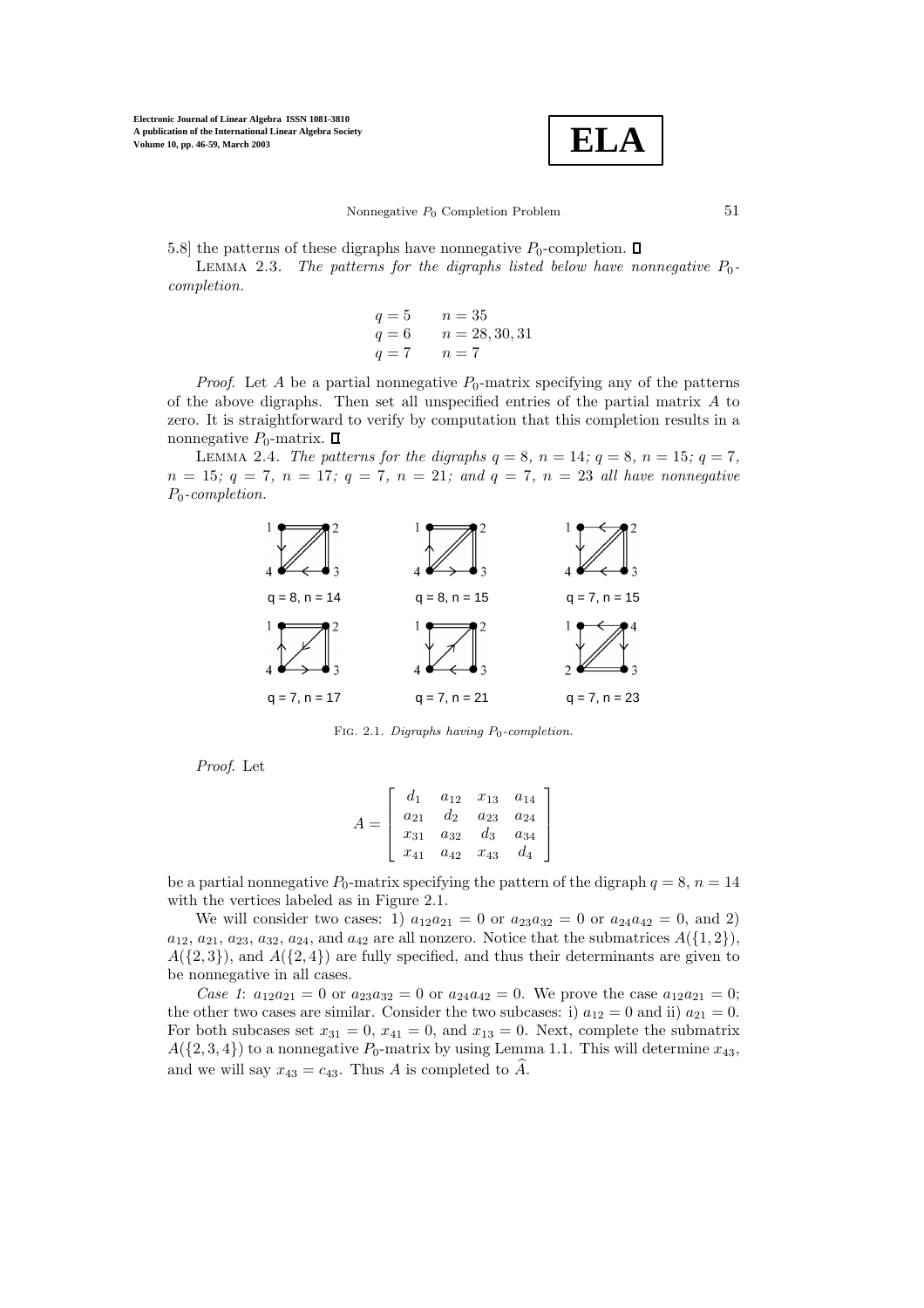

| Principal              |                                                                                                                  |
|------------------------|------------------------------------------------------------------------------------------------------------------|
| Submatrix              | Determinant                                                                                                      |
| $A({1,2})$             | $d_1d_2$                                                                                                         |
| $\widehat{A}(\{2,3\})$ | $d_2d_3 - a_{23}a_{32}$                                                                                          |
| $A({2,4})$             | $d_2d_4 - a_{24}a_{42}$                                                                                          |
| $\widehat{A}(\{3,4\})$ | $d_3d_4 - a_{34}c_{43}$                                                                                          |
| $A({2,3,4})$           | $d_2d_3d_4 + a_{23}a_{34}a_{42} + a_{24}a_{32}c_{43} - a_{34}c_{43}d_2 - a_{24}a_{42}d_3 - a_{23}a_{32}d_4$      |
| $A({1,3})$             | $d_1d_3$                                                                                                         |
| $A({1,4})$             | $d_1d_4$                                                                                                         |
| $A({1,2,3})$           | $d_1d_2d_3 - a_{23}a_{32}d_1$                                                                                    |
| $A({1,2,4})$           | $d_1d_2d_4 + a_{14}a_{21}a_{42} - a_{24}a_{42}d_1$                                                               |
| $A({1,3,4})$           | $d_1d_3d_4 - a_{34}c_{43}d_1$                                                                                    |
| $\widehat{A}$          | $d_1d_2d_3d_4 - a_{14}a_{21}a_{32}c_{43} + a_{23}a_{34}a_{42}d_1 + a_{24}a_{32}c_{43}d_1 - a_{34}c_{43}d_1d_2 +$ |
|                        | $a_{14}a_{21}a_{42}d_3 - a_{24}a_{42}d_1d_3 - a_{23}a_{32}d_1d_4$                                                |

TABLE 2.1

For subcase i), the principal minors of  $\widehat{A}$  are shown in Table 2.1.

The first three principal minors are known to be nonnegative because  $A$  is a partial nonnegative  $P_0$ -matrix. Det $A({3, 4})$  and Det $A({2, 3, 4})$  are nonnegative due to the selection of  $c_{43}$ . Det $\widehat{A}(\{1,2,3\}) = d_1 \cdot \text{Det} \widehat{A}(\{2,3\}) \geq 0$ , Det $\widehat{A}(\{1,2,4\}) = a_{14}a_{21}a_{42} +$  $d_1 \cdot \text{Det}\widehat{A}(\{2,4\}) \geq 0$ , and  $\text{Det}\widehat{A}(\{1,3,4\}) = d_1 \cdot \text{Det}\widehat{A}(\{3,4\}) \geq 0$ .

Recall that the completion of  $A(\{2,3,4\})$  sets  $c_{43}$  to be either 0 or  $\frac{a_{23}a_{42}}{d_2}$ .

If  $c_{43} = 0$ , then  $a_{24}a_{42} = 0$ ,  $a_{23}a_{32} = 0$ , or  $a_{23}a_{34}a_{42} \ge d_2d_3d_4$ , and  $Det\hat{A} =$  $d_1d_2d_3d_4 + a_{23}a_{34}a_{42}d_1 + a_{14}a_{21}a_{42}d_3 - a_{24}a_{42}d_1d_3 - a_{23}a_{32}d_1d_4$ . If  $a_{24}a_{42} = 0$ , then  $\text{Det}\widehat{A} = a_{23}a_{34}a_{42}d_1 + a_{14}a_{21}a_{42}d_3 + d_1d_4 \cdot \text{Det}\widehat{A}(\{2,3\}) \geq 0$ . If  $a_{23}a_{32} = 0$ , then  $\text{Det}\widehat{A} = a_{23}a_{34}a_{42}d_1 + a_{14}a_{21}a_{42}d_3 + d_1d_3 \cdot \text{Det}\widehat{A}(\{2,4\}) \geq 0$ . If  $a_{23}a_{34}a_{42} \geq$  $d_2d_3d_4$ , then  $\text{Det}\widetilde{A} \geq d_1d_2d_3d_4 + d_1d_2d_3d_4 + a_{14}a_{21}a_{42}d_3 - a_{24}a_{42}d_1d_3 - a_{23}a_{32}d_1d_4 =$  $a_{14}a_{21}a_{42}d_3 + d_1d_3 \cdot \text{Det}\widehat{A}(\{2,4\}) + d_1d_4 \cdot \text{Det}\widehat{A}(\{2,3\}) \geq 0.$ If  $c_{43} = \frac{a_{23}a_{42}}{d_2}$ , then

$$
\begin{array}{rcl}\n\text{Det}\widehat{A} & = & d_1 d_2 d_3 d_4 - \frac{a_{14} a_{21} a_{23} a_{32} a_{42}}{d_2} + \frac{a_{23} a_{24} a_{32} a_{42} d_1}{d_2} \\
& & + a_{14} a_{21} a_{42} d_3 - a_{24} a_{42} d_1 d_3 - a_{23} a_{32} d_1 d_4 \\
& = & \frac{(d_2 d_3 - a_{23} a_{32})(a_{14} a_{21} a_{42} + d_1 d_2 d_4 - a_{24} a_{42} d_1)}{d_2} \\
& = & \frac{\text{Det}A(\{2,3\}) \cdot (a_{14} a_{21} a_{42} + d_1 \cdot \text{Det}A(\{2,4\}))}{d_2} \geq 0.\n\end{array}
$$

For subcase ii),  $\widehat{A}$  is a nonnegative block upper triangular matrix with diagonal blocks [d<sub>1</sub>] and  $A(\{2,3,4\})$ , which are nonnegative  $P_0$ -matrices. Therefore,  $\widehat{A}$  is a nonnegative  $P_0$ -matrix.

*Case 2*:  $a_{12} > 0$ ,  $a_{21} > 0$ ,  $a_{23} > 0$ ,  $a_{32} > 0$ ,  $a_{24} > 0$ , and  $a_{42} > 0$ . These assumptions imply that  $d_1 > 0$ ,  $d_2 > 0$ ,  $d_3 > 0$ , and  $d_4 > 0$ . By left multiplication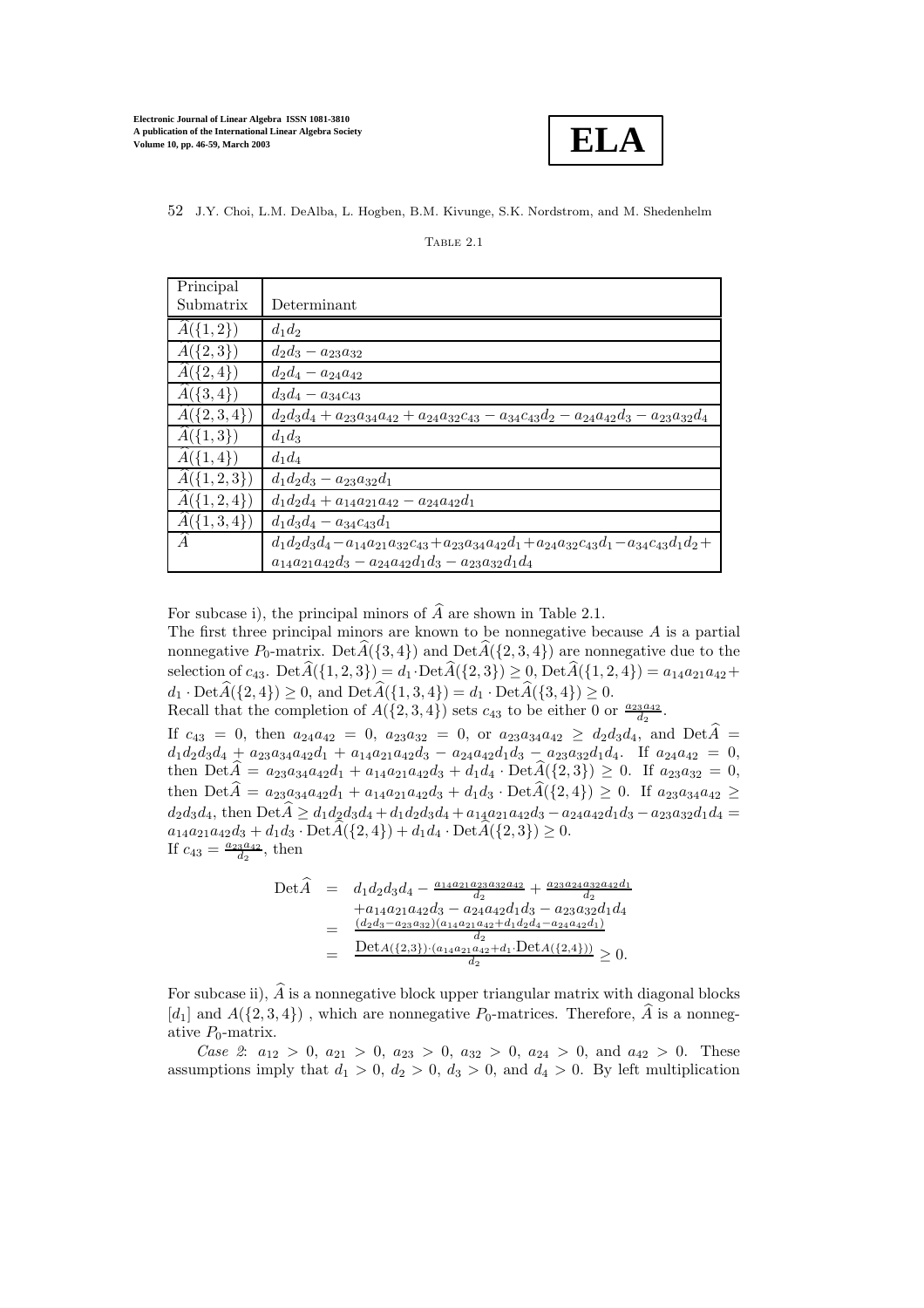

of A by a positive diagonal matrix, we may assume without loss of generality that  $d_1 = d_2 = d_3 = d_4 = 1$ . By use of a diagonal similarity we may also assume without loss of generality that  $a_{21} = a_{32} = a_{42} = 1$ . Thus,

$$
A = \left[ \begin{array}{cccc} 1 & a_{12} & x_{13} & a_{14} \\ 1 & 1 & a_{23} & a_{24} \\ x_{31} & 1 & 1 & a_{34} \\ x_{41} & 1 & x_{43} & 1 \end{array} \right].
$$

The submatrices in Table 2.2 are fully specified and thus their determinants are nonnegative. We will look at three subcases:

i)  $a_{14} \ge 1$  and  $a_{34} \ge 1$ , ii)  $a_{14} < 1$ , and iii)  $a_{34} < 1$ .

TABLE 2.2

| Principal<br>Submatrix |             |
|------------------------|-------------|
|                        | Determinant |
|                        | $-a_{12}$   |
|                        | $a_{23}$    |
| ↵                      | $a_{24}$    |

For subcase i), set  $x_{31} = 0$ ,  $x_{41} = 0$ ,  $x_{43} = 0$  and  $x_{13} = a_{23}$ . The principal minors of  $\widehat{A}$  are shown in Table 2.3.

| I A BLE |  |
|---------|--|
|         |  |

| Principal                |                                             |
|--------------------------|---------------------------------------------|
| Submatrix                | Determinant                                 |
| $\widehat{A}(\{1,3\})$   |                                             |
| $\widehat{A}(\{1,4\})$   |                                             |
| $\widehat{A}(\{3,4\})$   |                                             |
| $\widehat{A}(\{1,2,3\})$ | $1 - a_{12}$                                |
|                          | $A({1,2,4})   1 - a_{12} + a_{14} - a_{24}$ |
| $\widehat{A}(\{1,3,4\})$ | $\overline{1}$                              |
| $\widehat{A}(\{2,3,4\})$ | $1 - a_{23} - a_{24} + a_{23}a_{34}$        |
| Â                        | $1 - a_{12} + a_{14} - a_{24}$              |

 $\text{Det}\,\widehat{A}(\{1,2,3\})=1 - a_{12} = \text{Det}\,\widehat{A}(\{1,2\}) \geq 0.$  Since  $a_{14} \geq 1$ ,  $\text{Det}\,\widehat{A}(\{1,2,4\}) \geq 0.$  $1-a_{12}+1-a_{24} = \text{Det}\widehat{A}(\{1,2\})+\text{Det}\widehat{A}(\{2,4\}) \geq 0.$   $\text{Det}\widehat{A}(\{2,3,4\})=\text{Det}A(\{2,4\})+\text{Det}\widehat{A}(\{2,4\})$  $a_{23}(a_{34}-1) \geq 0$ , since  $a_{34} \geq 1$ . And

$$
\text{Det}\widehat{A} = \text{Det}\widehat{A}(\{1,2,4\}) \ge 0.
$$

For subcase ii), specify the unspecified entries in the following order. First, set  $x_{41} = 1$ and  $x_{31} = 1$ . Then, complete the submatrix  $A({2, 3, 4})$  to a nonnegative  $P_0$ -matrix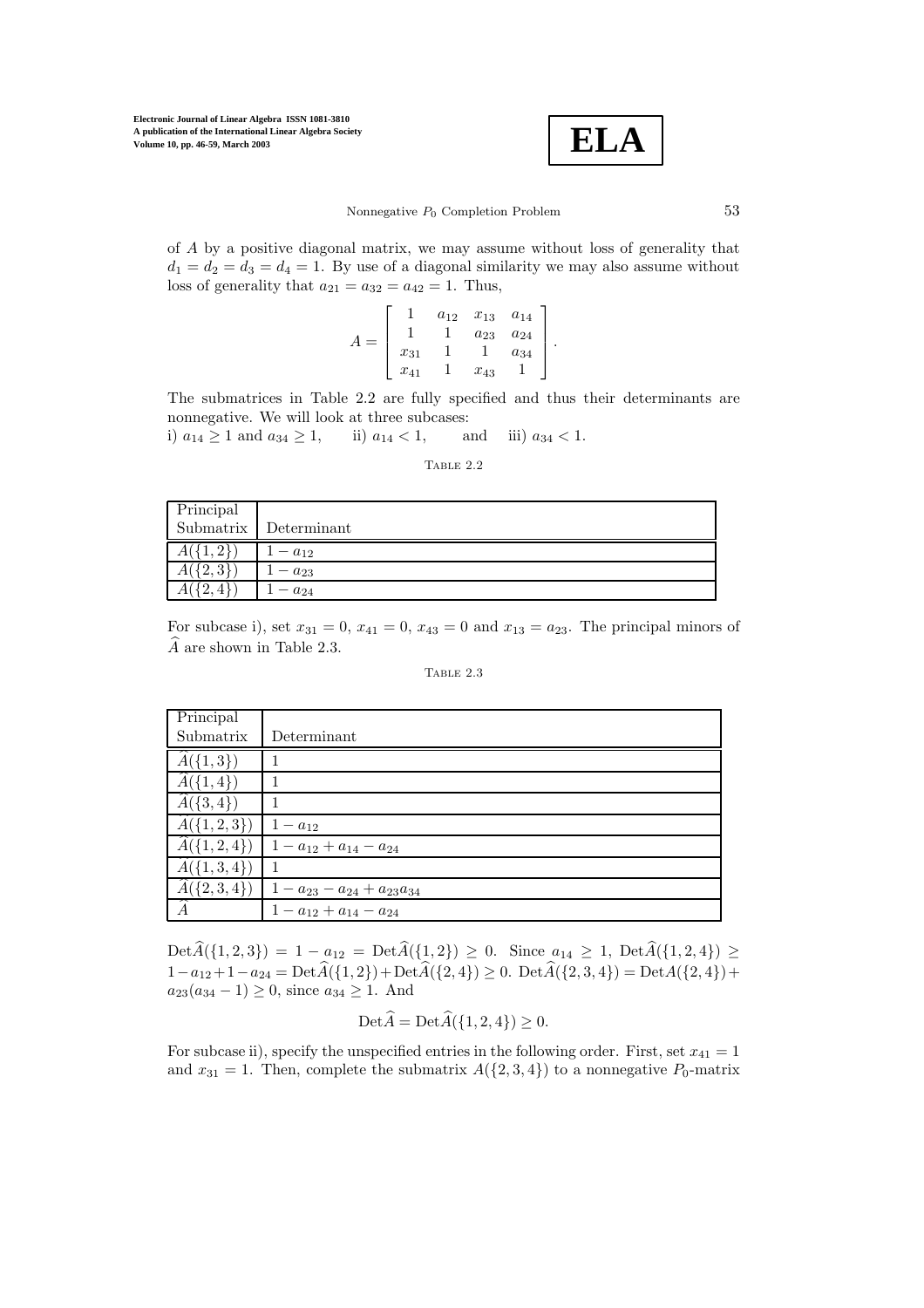

by using Lemma 1.1. This will determine  $x_{43}$ , which we will call  $c_{43}$ . Next, complete  $A({1, 3, 4})$  to a nonnegative  $P_0$ -matrix by Lemma 1.1, and say  $x_{13} = c_{13}$ . The resulting matrix is

$$
\widehat{A} = \begin{bmatrix} 1 & a_{12} & c_{13} & a_{14} \\ 1 & 1 & a_{23} & a_{24} \\ 1 & 1 & 1 & a_{34} \\ 1 & 1 & c_{43} & 1 \end{bmatrix}.
$$

The principal minors of  $\widehat{A}$  are shown in Table 2.4.

```
Table 2.4
```

| Principal                |                                                                                                  |
|--------------------------|--------------------------------------------------------------------------------------------------|
| Submatrix                | Determinant                                                                                      |
| $\widehat{A}(\{3,4\})$   | $1 - a_{34}c_{43}$                                                                               |
| $A({2,3,4})$             | $1 - a_{23} - a_{24} + a_{23}a_{34} + a_{24}c_{43} - a_{34}c_{43}$                               |
| $\widehat{A}(\{1,3\})$   | $1 - c_{13}$                                                                                     |
| $A({1,3,4})$             | $1 - a_{14} - c_{13} + a_{34}c_{13} + a_{14}c_{43} - a_{34}c_{43}$                               |
| $\widehat{A}(\{1,4\})$   | $1 - a_{14}$                                                                                     |
| $\widehat{A}(\{1,2,3\})$ | $1 - a_{12} - a_{23} + a_{12}a_{23}$                                                             |
| $A({1,2,4})$             | $1 - a_{12} - a_{24} + a_{12}a_{24}$                                                             |
| A                        | $1-a_{12}-a_{23}+a_{12}a_{23}-a_{24}+a_{12}a_{24}+a_{23}a_{34}-a_{12}a_{23}a_{34}+a_{24}c_{43}-$ |
|                          | $a_{12}a_{24}c_{43} - a_{34}c_{43} + a_{12}a_{34}c_{43}$                                         |

By the choice of  $c_{43}$ ,  $Det\widehat{A}(\{3,4\})$  and  $Det\widehat{A}(\{2,3,4\})$  are nonnegative. And by the choice of  $c_{13}$ ,  $Det\widehat{A}(\{1,3\})$  and  $Det\widehat{A}(\{1,3,4\})$  are nonnegative. Since  $a_{14} < 1$ ,  $Det\hat{A}(\{1,4\}) \geq 0$ . Also,  $Det\hat{A}(\{1,2,3\}) = Det\hat{A}(\{1,2\}) \cdot Det\hat{A}(\{2,3\}) \geq 0$  and  $\text{Det}\widehat{A}(\{1,2,4\}) = \text{Det}\widehat{A}(\{1,2\}) \cdot \text{Det}\widehat{A}(\{2,4\}) \geq 0.$  Lastly,

 $\text{Det}\widehat{A} = \text{Det}\widehat{A}(\{1,2\}) \cdot \text{Det}\widehat{A}(\{2,3,4\}) \geq 0.$ 

Subcase iii) is similar to subcase ii). Therefore, the pattern for  $q = 8$ ,  $n = 14$  has nonnegative  $P_0$ -completion.

A partial nonnegative  $P_0$ -matrix B specifying the pattern of the digraph  $q = 7$ ,  $n = 15$  or  $q = 7$ ,  $n = 21$  with the vertices labelled as in Figure 2.1 can be extended to a partial nonnegative  $P_0$ -matrix specifying  $q = 8$ ,  $n = 14$  by setting the unspecified entry  $x_{12}$  or  $x_{24}$ , respectively, of B to zero. Then the resulting matrix can be completed to a nonnegative  $P_0$ -matrix as above. Also, notice that a matrix specifying the pattern of  $q = 8$ ,  $n = 15$  is the transpose of a matrix specifying  $q = 8$ ,  $n = 14$ . Therefore, any partial nonnegative  $P_0$ -matrix specifying  $q = 8$ ,  $n = 15$  can be completed to a nonnegative  $P_0$ -matrix by taking its transpose, completing it as above, and taking its transpose again. In addition, a partial nonnegative  $P_0$ -matrix  $C$  specifying  $q = 7, n = 17$  or  $q = 7, n = 23$  with the vertices labeled as in Figure 2.1 can be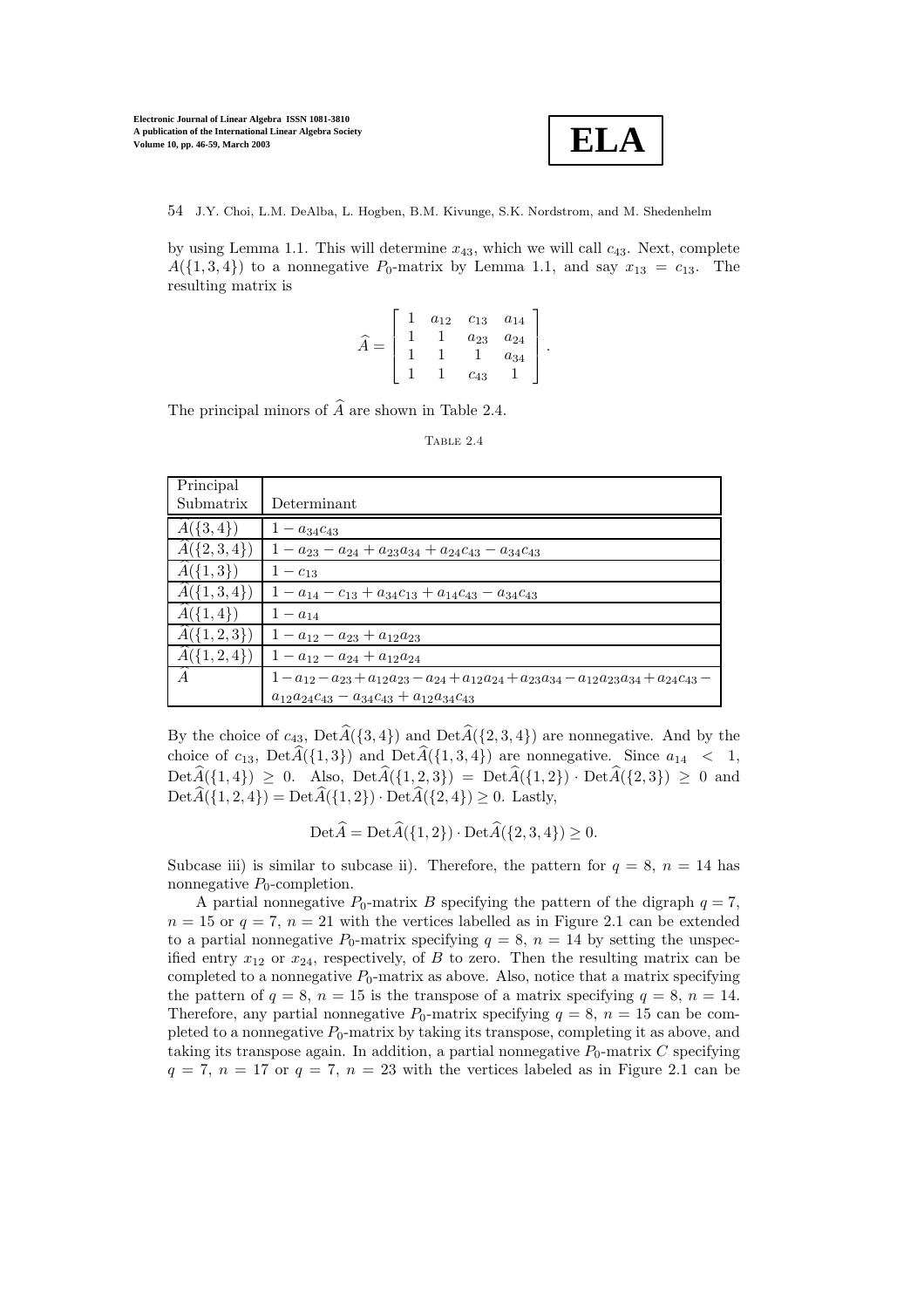$$
\boxed{\textbf{ELA}}
$$

Nonnegative  $P_0$  Completion Problem  $55$ 

extended to a partial nonnegative  $P_0$ -matrix specifying  $q = 8$ ,  $n = 15$  by setting the unspecified entry  $x_{42}$  or  $x_{21}$ , respectively, of C to zero. Then C can be completed to a nonnegative  $P_0$ -matrix as above. So the patterns for  $q = 7$ ,  $n = 15$ ;  $q = 7$ ,  $n = 21$ ;  $q = 8$ ,  $n = 15$ ;  $q = 7$ ,  $n = 17$ ; and  $q = 7$ ,  $n = 23$  have nonnegative  $P_0$ -completion.  $\Box$ 

LEMMA 2.5. *The pattern for the digraph*  $q = 8$ ,  $n = 6$  *(Figure 2.2) has nonnegative* P0*-completion.*



Fig. 2.2. *The digraph*  $q = 8, n = 6$ 

The proof is omitted because it is similar to the proof of Lemma 2.4.

Theorem 2.6. *A pattern for* <sup>4</sup> <sup>×</sup> <sup>4</sup> *matrices, that includes all diagonal positions, has nonnegative*  $P_0$ -completion if and only if its digraph is complete when it has a *4-cycle, that is, if and only if its digraph is not one of the following.*

> $q = 4$   $n = 16$  $q = 5$   $n = 7,32$  $q = 6$  n = 4, 7, 22, 33, 34, 37, 42, 45  $q = 7$  n = 2, 8, 10, 12, 13, 18, 20, 25, 27, 30, 32, 33, 35, 38  $q = 8$  n = 2 – 5, 7 – 9, 11, 13, 16, 17, 19, 20, 22 – 26  $q = 9$   $n = 1 - 7, 9, 10, 12, 13$  $q = 10$   $n = 1 - 5$  $q = 11$

*Proof*. Each of the listed digraphs contains a 4-cycle whose induced subdigraph is not a clique. By Lemma 2.1, the patterns of these digraphs do not have nonnegative  $P_0$ -completion. Lemmas 2.2, 2.3, 2.4, and 2.5 demonstrate that the patterns for all remaining digraphs have nonnegative  $P_0$ -completion.  $\square$ 

One question emerging from Theorem 2.6 is whether either the theorem or its obvious generalization is true for larger digraphs. That is, whether

- 1. a pattern has nonnegative  $P_0$ -completion if and only if its digraph has the property that the induced subdigraph of any 4-cycle is a clique, or
- 2. a pattern has nonnegative  $P_0$ -completion if and only if its digraph has the property that the induced subdigraph of any even cycle is a clique.

Neither of these statements is true. Example 2.7 contains a counterexample to item 1. That is, we give a partial nonnegative  $P_0$ -matrix that cannot be completed to a partial nonnegative  $P_0$ -matrix and that specifies a digraph that does not contain any 4-cycles. Furthermore, Theorem 3.2 in the next section shows that any partial nonnegative  $P_0$ -matrix that specifies a symmetric 6-cycle can be completed to a nonnegative  $P_0$ -matrix, and thus contradicts item 2.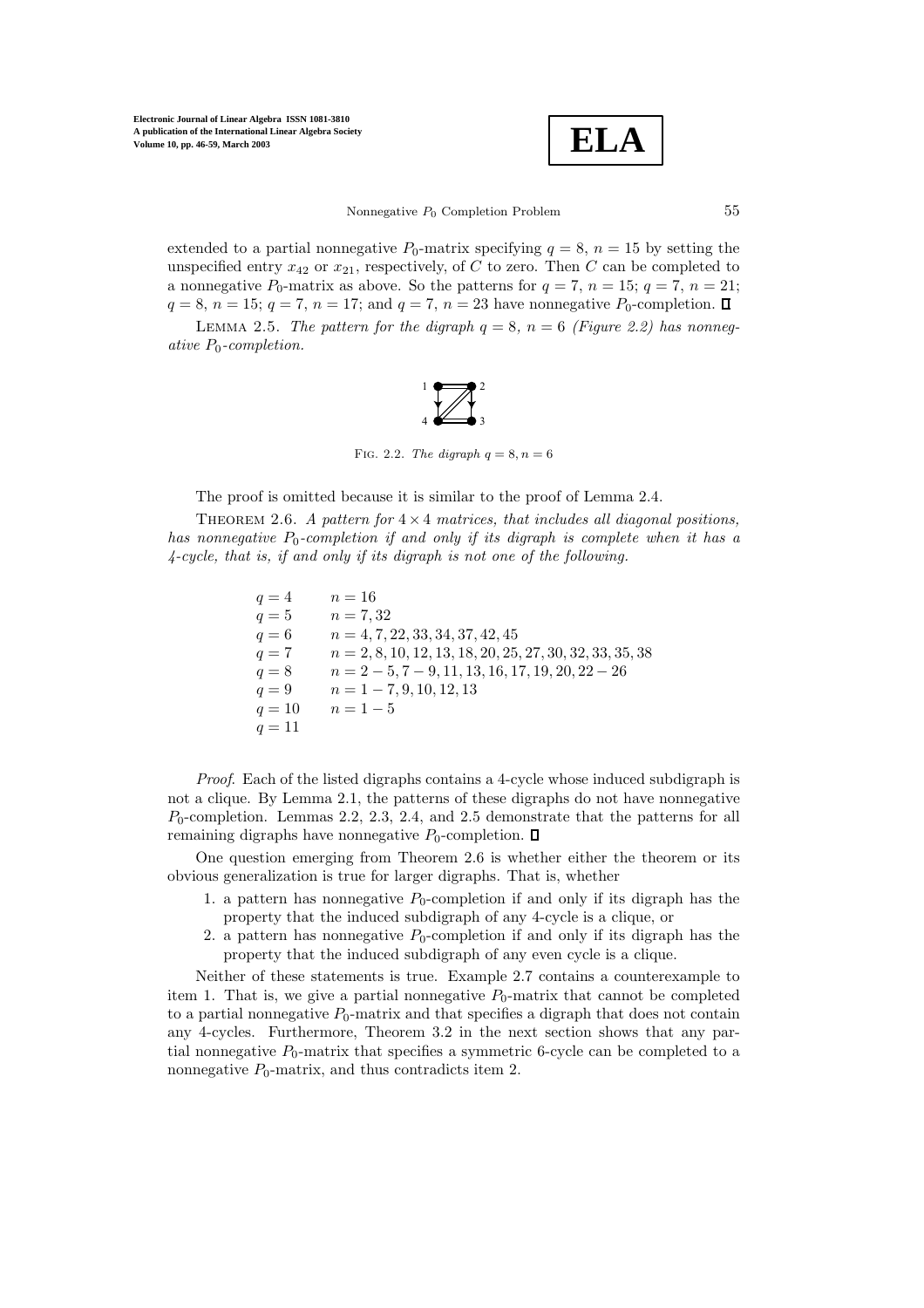

56 J.Y. Choi, L.M. DeAlba, L. Hogben, B.M. Kivunge, S.K. Nordstrom, and M. Shedenhelm



FIG. 2.3. *Digraph not containing any* 4-cycles and not having  $P_0$ -completion.

EXAMPLE 2.7. The partial nonnegative  $P_0$ -matrix

|  |          |                                                |                                    | $0.01 \quad x_{14} \quad 0.01$ |          | $x_{16}$ |
|--|----------|------------------------------------------------|------------------------------------|--------------------------------|----------|----------|
|  | $x_{21}$ |                                                |                                    | 0.01                           | $x_{25}$ | 0.01     |
|  | $x_{31}$ | $\begin{array}{c} x_{32}\\ x_{42} \end{array}$ |                                    |                                | $x_{35}$ | $x_{36}$ |
|  | $x_{41}$ |                                                | $x_{42}$ $x_{43}$<br>$x_{52}$ 0.01 |                                |          | $x_{46}$ |
|  | $x_{51}$ |                                                |                                    | $x_{54}$                       |          |          |
|  |          | $x_{62}$                                       | $x_{63}$                           | $x_{64}$                       | $x_{65}$ |          |

specifies the digraph  $D$ , shown in Figure 2.3. Note that  $D$  does not contain any 4-cycles. But A cannot be completed to a nonnegative  $P_0$ -matrix: Examination of the  $2 \times 2$  principal minors shows that if a completion A of A is a nonnegative  $P_0$ matrix  $x_{21}, x_{32}, x_{43}, x_{54}, x_{65}, x_{16}, x_{31}, x_{51}, x_{42}, x_{62},$  and  $x_{35}$  must be zero. With these choices, Det $A(\{1,3,5,6\}) = -0.0001x_{36}$  and Det $A(\{1,2,3,4\}) = -x_{41}$ , so  $x_{36}$  and  $x_{41}$  must be zero. Then, Det $\widehat{A}(\{1, 2, 4, 6\}) = -0.01x_{46}$  and Det $\widehat{A}(\{3, 4, 5, 6\}) = -x_{63}$ , so  $x_{46} = x_{63} = 0$ . With these choices, Det $\widehat{A} = -0.9999 - 0.0001x_{52}$ , so it is impossible for A to be a nonnegative  $P_0$ -matrix.

**3. Symmetric** *n*-cycle. If a positionally symmetric pattern has nonnegative  $P_0$ -completion, then each principal subpattern associated with a component of the digraph either includes all diagonal positions or omits all diagonal positions [7]. Any pattern that omits all diagonal positions has nonnegative  $P_0$ -completion [6, Theorem 4.7]. Thus, to determine which positionally symmetric patterns have nonnegative  $P_0$ -completion, we need to discuss only patterns that include all diagonal positions.

In this section we prove that a pattern which includes all diagonal positions and whose digraph is a symmetric *n*-cycle has nonnegative  $P_0$ -completion if and only if  $n \neq 4.$ 

Lemma 3.1. *Let* <sup>G</sup> *be the digraph of the symmetric* <sup>5</sup>*-cycle* <sup>1</sup>, <sup>2</sup>, <sup>3</sup>, <sup>4</sup>, <sup>5</sup>, <sup>1</sup>*. Any* partial nonnegative  $P_0$ -matrix specifying  $G$  that has at least one diagonal entry equal *to zero can be completed to a nonnegative*  $P_0$ *-matrix.* 

*Proof.* Let A be a partial nonnegative  $P_0$ -matrix specifying G. By use of a permutation similarity, we may assume that  $d_1$  is zero. By examination of  $DetA({1, 2})$ and Det $A({1, 5})$ , either  $a_{21} = 0$  or  $a_{12} = 0$ , and either  $a_{51} = 0$  or  $a_{15} = 0$ . There are now two cases.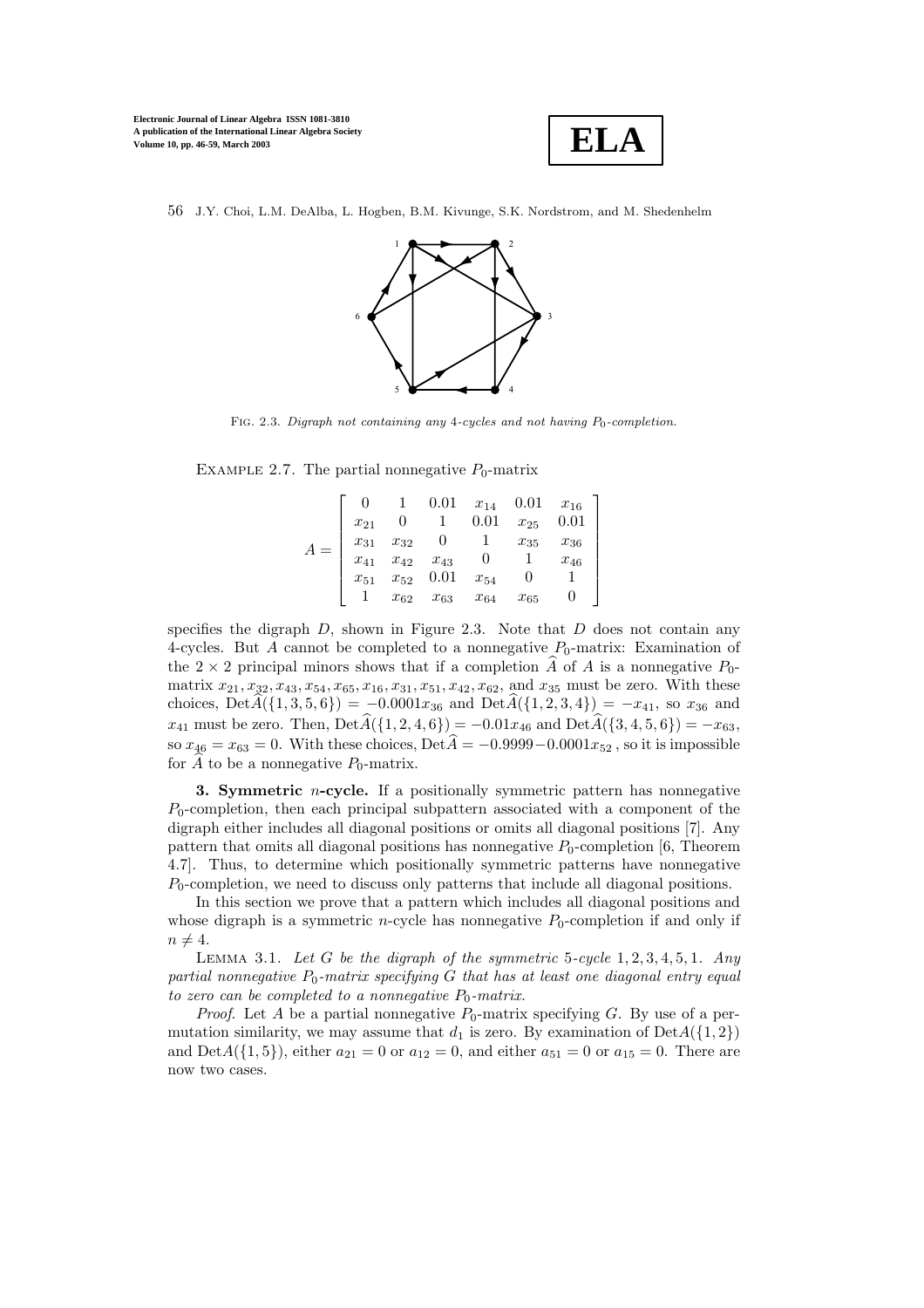**ELA**

## Nonnegative  $P_0$  Completion Problem  $57$

*Case 1*:  $a_{15} = a_{12} = 0$  or  $a_{21} = a_{51} = 0$ . The digraph of the pattern specified by  $A({2, 3, 4, 5})$  is block-clique (see Figure 3.1 with  $n = 5$ ), so  $A({2, 3, 4, 5})$  can be completed to a nonnegative  $P_0$ -matrix [3, Theorem 4.1]. Set the remaining unspecified entries to zero. This completes  $A$  to a block-triangular matrix whose diagonal blocks are nonnegative  $P_0$ -matrices.

*Case 2*:  $a_{15} \neq 0$  and  $a_{21} \neq 0$ , or  $a_{51} \neq 0$  and  $a_{12} \neq 0$ . Without loss of generality assume  $a_{15} \neq 0$  and  $a_{21} \neq 0$  and by use of a diagonal similarity,  $a_{15} = a_{21} = 1$  (and necessarily  $a_{51} = a_{12} = 0$ . Then A can be completed to a nonnegative  $P_0$ -matrix by setting

$$
x_{24} = \begin{cases} \frac{d_2 d_3 d_4}{a_{43} a_{32}} & \text{if } a_{43} a_{32} \neq 0\\ 0 & \text{if } a_{43} a_{32} = 0 \end{cases} \text{ and } x_{35} = \begin{cases} \frac{d_3 d_4 d_5}{a_{54} a_{43}} & \text{if } a_{54} a_{43} \neq 0\\ 0 & \text{if } a_{54} a_{43} = 0, \end{cases}
$$

and all other unspecified entries equal to zero. The fact that this process yields a  $P_0$ -matrix can be verified by computing all the principal minors, most of which are clearly nonnegative. Observe

$$
Det A(\{2,3,4\}) = d_2d_3d_4 + x_{24}a_{43}a_{32} - d_4a_{23}a_{32} - d_2a_{34}a_{43}.
$$

If  $a_{43} = 0$ ,  $Det A(\{2,3,4\}) = d_2d_3d_4 - d_4a_{23}a_{32} = d_4 \cdot Det A(\{2,3\}) \ge 0$ . If  $a_{32} = 0$ ,  $Det A(\{2,3,4\}) = d_2d_3d_4 - d_2a_{34}a_{43} = d_2 \cdot Det A(\{3,4\}) \geq 0$ . If  $a_{43}a_{32} \neq 0$ , then  $Det A(\{2,3,4\})=2d_2d_3d_4 - d_4a_{23}a_{32} - d_2a_{34}a_{43} = Det A(\{3,4\}) + Det A(\{2,3\}) \geq 0.$ The computation of  $Det A({3, 4, 5})$  is similar to that of  $Det A({2, 3, 4})$ .

 $DetA({2, 3, 4, 5}) = a_{23}a_{32}a_{45}a_{54} - a_{45}a_{54}d_{2}d_{3} - a_{34}a_{43}d_{2}d_{5} - a_{23}a_{32}d_{4}d_{5} +$  $d_2d_3d_4d_5 + a_{32}a_{43}d_5x_{24} + a_{43}a_{54}d_2x_{35}.$ 

If  $a_{43} = 0$ , we have  $d_2d_5a_{34}a_{43} = 0$ ,  $x_{24} = 0$ ,  $x_{35} = 0$ , and  $DetA({2, 3, 4, 5}) =$  $Det A({1,3}) \cdot Det A({1,5}).$  If  $a_{32} = 0$  and  $a_{54} = 0$ , then  $d_4d_5a_{23}a_{32} = 0$  and  $d_2 d_3 a_{45} a_{54} = 0, x_{24} = 0, x_{35} = 0, \text{ and } \text{Det}A(\{2, 3, 4, 5\}) = d_2 d_5 \cdot \text{Det}A(\{3, 4\}).$  If  $a_{43} \neq 0$  and  $a_{32} \neq 0$ , then  $x_{24} = \frac{d_2d_3d_4}{a_{43}a_{32}}$  and  $DetA(\{2, 3, 4, 5\}) = a_{23}a_{32}a_{45}a_{54}$  $a_{45}a_{54}d_2d_3 - a_{34}a_{43}d_2d_5 - a_{23}a_{32}d_4d_5^2 + 2d_2d_3d_4d_5 + a_{43}a_{54}d_2x_{35} = DetA(\{2,3\})$  $Det A({1, 5}) + d_2d_5 \cdot Det A({3, 4}) + a_{43}a_{54}d_2x_{35} \geq 0$ . The case  $a_{43} \neq 0$  and  $a_{54} \neq 0$ is similar to the case  $a_{43} \neq 0$  and  $a_{32} \neq 0$ .



Fig. 3.1. *Block-clique*

Theorem 3.2. *A pattern that includes all diagonal positions and whose digraph is a symmetric n-cycle has nonnegative*  $P_0$ -completion for  $n \geq 5$ .

*Proof.* The proof is by induction on n. Let A be a partial nonnegative  $P_0$ matrix specifying a 5-cycle. If all the diagonal entries are positive, then  $A$  is a partial nonnegative  $P_{0,1}$ -matrix and can be completed to a nonnegative  $P_{0,1}$ -matrix by [6, Theorem 8.4]. If at least one diagonal entry is zero, apply Lemma 3.1.

Assume true for  $n-1$ . Let A be an  $n \times n$  partial nonnegative  $P_0$ -matrix specifying the pattern whose digraph is the symmetric n-cycle  $1, 2, \ldots, n, 1$ . By multiplication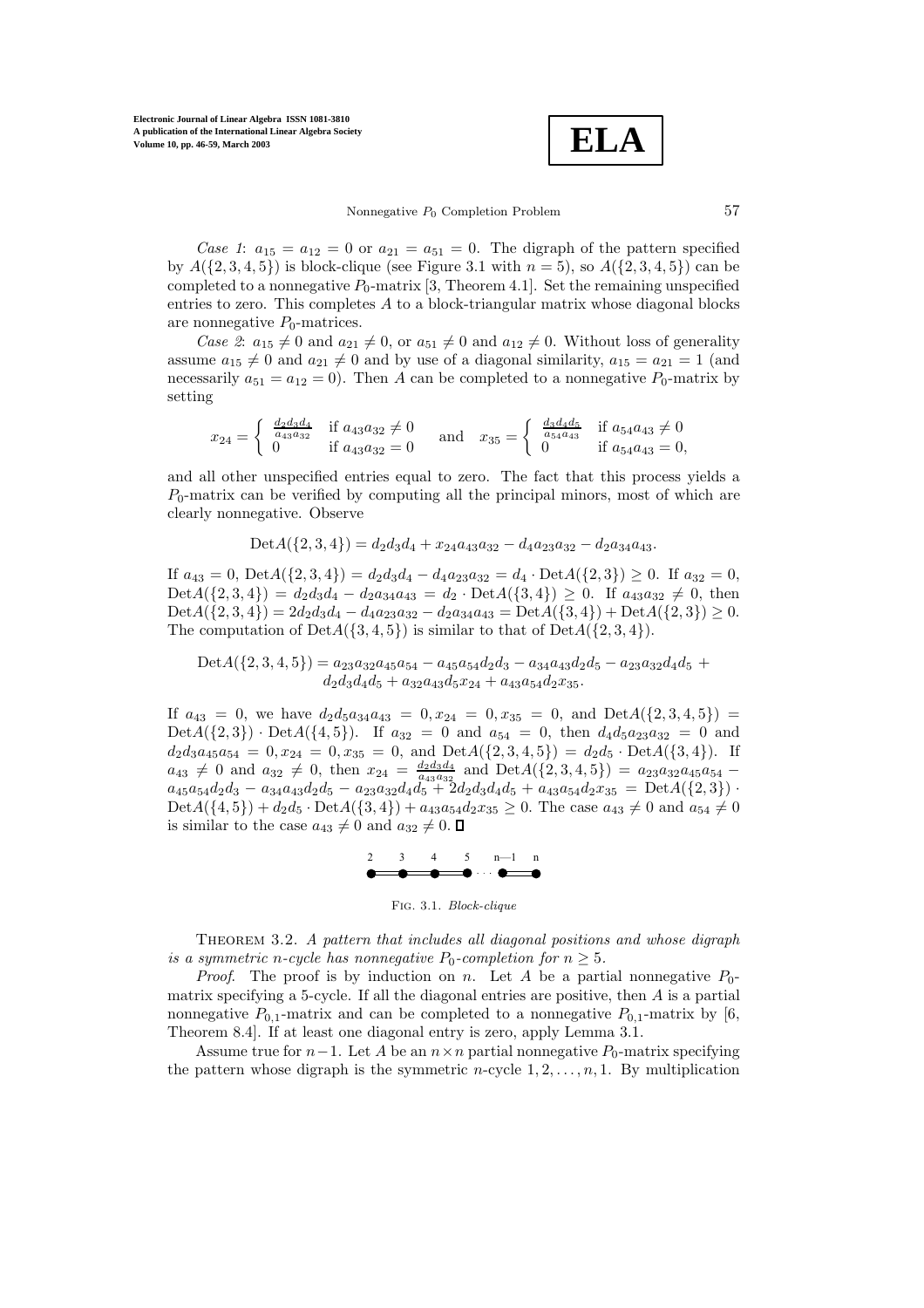

by a positive diagonal matrix we may assume that each diagonal entry of  $A$  is either 1 or 0. (Note that subscript numbering is modulo n.) We now consider two cases.

*Case 1*: There exists an index i such that  $d_i = d_{i+1} = 1$  and at least one of  $a_{i,i+1}$ and  $a_{i+1,i}$  is nonzero. Renumber so that  $d_1 = d_2 = 1$  and  $a_{12} \neq 0$ . Then we can use the completion of an appropriate  $(n - 1) \times (n - 1)$  principal submatrix specifying an  $(n-1)$ -cycle to complete A to a nonnegative  $P_0$ -matrix as in [3, Lemma 3.5] (see also [6, Theorem 8.4] and [2]). This case uses the induction hypothesis.

*Case 2*: The matrix does not satisfy the conditions of Case 1 and there exists an index i such that  $d_i = d_{i+1} = 1$ . Necessarily  $a_{i,i+1} = a_{i+1,i} = 0$ . Renumber so that  $d_1 = d_2 = 1$  (and  $a_{12} = a_{21} = 0$ ). At least one of  $a_{n1}$  and  $a_{1n}$  must be zero, because: if  $d_n = 0$ , then  $DetA({1, n}) = -a_{n1}a_{1n}$ ; if  $d_n = 1$ , then  $a_{n1}$  and  $a_{1n}$  must both be zero, since Case 1 does not apply. The digraph of the pattern specified by  $A({2,\ldots,n})$  is block-clique (see Figure 3.1), so  $A({2,\ldots,n})$  can be completed to a nonnegative  $P_0$ -matrix. Set the remaining unspecified entries to zero, thus obtaining a nonnegative block-triangular matrix  $\hat{A}$  with diagonal blocks,  $[d_1] = [1]$  and the completion of  $A(\{2,\ldots,n\})$ , both of which are  $P_0$ -matrices. So A is a nonnegative  $P_0$ -matrix.

*Case 3*: There does not exist an index i such that  $d_i = d_{i+1} = 1$ . Then for each i,  $\text{Det}A(\{i, i + 1\}) = -a_{i,i+1}a_{i+1,i}$ , so  $a_{i,i+1} = 0$  or  $a_{i+1,i} = 0$ . There are now two subcases.

Subcase i): Whenever *n* is odd, or if  $a_{k,k+1} = 0$  for some  $k \leq n$  and  $a_{i+1,j} = 0$ , for some  $j \leq n$ , we can set all unspecified entries to zero to get  $\hat{A}$ . The nonzero L-digraph of A does not contain any 2-cycles, since for all i,  $a_{i,i+1} = 0$  or  $a_{i+1,i} = 0$ . If at least one  $a_{k,k+1} = 0$  and at least one  $a_{i+1,j} = 0$ , there is no cycle of length greater than 1. Thus in either case the nonzero L-digraph of  $\widehat{A}$  does not contain any even cycle, and so by Corollary 1.4,  $\widehat{A}$  is a nonnegative  $P_0$ -matrix.

Subcase ii): Let *n* be even and, for all  $i = 1, 2, ..., n, a_{i,i+1} \neq 0$  or for all  $i =$  $1, \ldots, n, a_{i+1,i} \neq 0$ . Without loss of generality  $a_{i,i+1} \neq 0$  for all i. Complete A to  $\widehat{A}$  by choosing  $x_{2n} = a_{23}$  and  $x_{n-1,3} = a_{n-1,n}$ , and set all other unspecified entries to zero. The nonzero L-digraph  $\widehat{G}$  of  $\widehat{A}$  contains the n-cycle  $1, 2, \ldots, n, 1$ ; the 3cycle 1, 2, n, 1; the  $(n-3)$ -cycle 3, 4, ...,  $n-2$ ,  $n-1$ , 3 and possibly some loops (see Figure 3.2). Thus there are exactly two permutation L-digraphs in  $\hat{G}$ , one having arc set the n-cycle and one having arc set the 3-cycle and the  $(n-3)$ -cycle. The two permutations have opposite signs and the products of the entries of  $\widehat{A}$  corresponding to these two permutation L-digraphs are equal, so  $Det A = 0$  by Lemma 1.2. The nonzero L-digraph of any principal submatrix which is not the whole matrix cannot contain the *n*-cycle and thus has no even cycles. Therefore  $\ddot{A}$  is a nonnegative  $P_0$ matrix.  $\Box$ 

Corollary 3.3. *A pattern that includes all diagonal positions and whose digraph is a symmetric n-cycle has nonnegative*  $P_0$ -*completion for*  $n \neq 4$ *.* 

*Proof.* The cases  $n = 2$  and  $n = 3$  are trivial because the pattern includes all positions. The case  $n = 4$  was established in Theorem 2.6, and Theorem 3.2 covers the case  $n \geq 5$ .  $\Box$ 

The pattern that includes all diagonal positions and whose digraph is an  $n$ -cycle